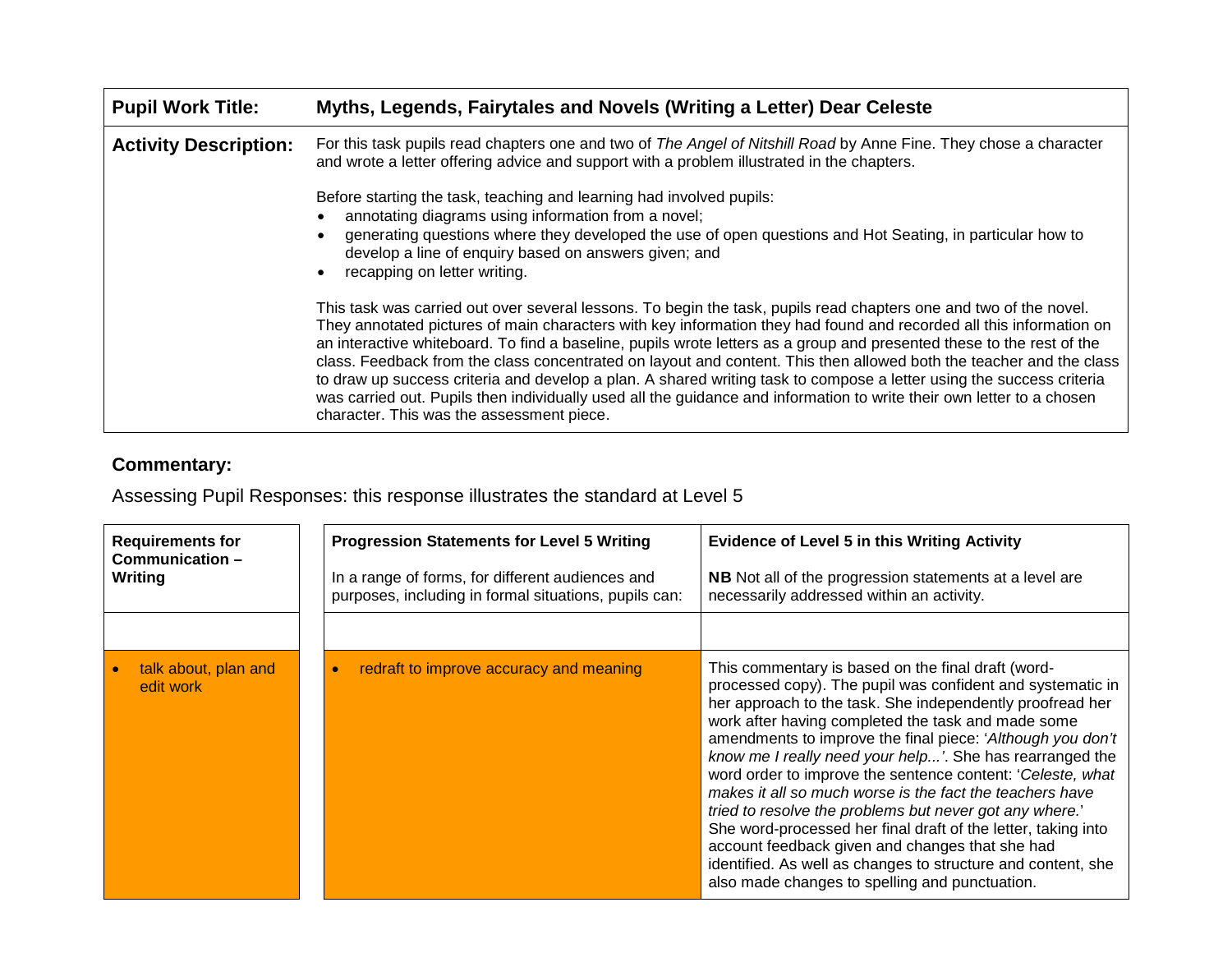| communicate<br>information, meaning,<br>feelings, imaginings<br>and ideas in a clear<br>and organised way                                                                | use precise vocabulary to convey thoughts,<br>ideas, relevant information and to justify<br>opinions | The pupil used precise vocabulary to convey her thoughts<br>and ideas clearly, for example:<br>'I am sad to tell you there are some very unhappy and<br>tormented pupils at Nitshill Primary.';<br>"this is finally their chance to be free from the burden<br>called Barry Hunter!';<br>'Barry bullies Marigold by asking her offensive and private<br>questions';<br>'I think she has concealed problems'; and<br>'If you manage to resolve these problems'.<br>The pupil also clearly conveyed ideas about the personality<br>of the bully, by stating: 'Barry is sly, spiteful and tough, or is<br>it just an act?  He will step on anyone to get to the top, he<br>will try to get to you but don't let him!" |
|--------------------------------------------------------------------------------------------------------------------------------------------------------------------------|------------------------------------------------------------------------------------------------------|--------------------------------------------------------------------------------------------------------------------------------------------------------------------------------------------------------------------------------------------------------------------------------------------------------------------------------------------------------------------------------------------------------------------------------------------------------------------------------------------------------------------------------------------------------------------------------------------------------------------------------------------------------------------------------------------------------------------|
|                                                                                                                                                                          | structure writing logically and coherently<br>$\bullet$                                              | The pupil has written her letter in a clear, organised way<br>with appropriate use of paragraphing and a logical and<br>sequential order. It has been written to inform and give<br>information in a relaxed friendly manner. Her concluding<br>paragraph summarised the main aim of the letter: 'I really<br>hope you can help my friends, you are their last resource<br>for help! I think you are ready for this difficult task, just<br>remember I have faith in you.'                                                                                                                                                                                                                                         |
|                                                                                                                                                                          |                                                                                                      |                                                                                                                                                                                                                                                                                                                                                                                                                                                                                                                                                                                                                                                                                                                    |
| develop, express and<br>present ideas in a<br>variety of forms and<br>formats, using<br>traditional and digital<br>resources, for<br>different audiences<br>and purposes | match writing to purpose and audience<br>$\bullet$                                                   | The pupil has written the letter giving plenty of back up<br>information and instruction, clearly showing that she has<br>understood the task. It highlights the problems, situation<br>and possible ways to resolve the bullying at Nitshill Road<br>Primary School. She has clearly written with an audience in<br>mind, writing to Celeste on a personal basis: 'Now I have<br>given you the back round information I can tell you the real<br>problem!' She concludes the letter with: 'just remember I<br>have faith in you.'                                                                                                                                                                                 |
|                                                                                                                                                                          | present information effectively, using a formal<br>style where appropriate                           | This pupil presented particular information about the<br>situation, giving details of the characters involved, how to<br>recognise them, relating their situation in a serious tone and<br>suggesting how the angel Celeste could intervene. She<br>sustained the style throughout.                                                                                                                                                                                                                                                                                                                                                                                                                                |